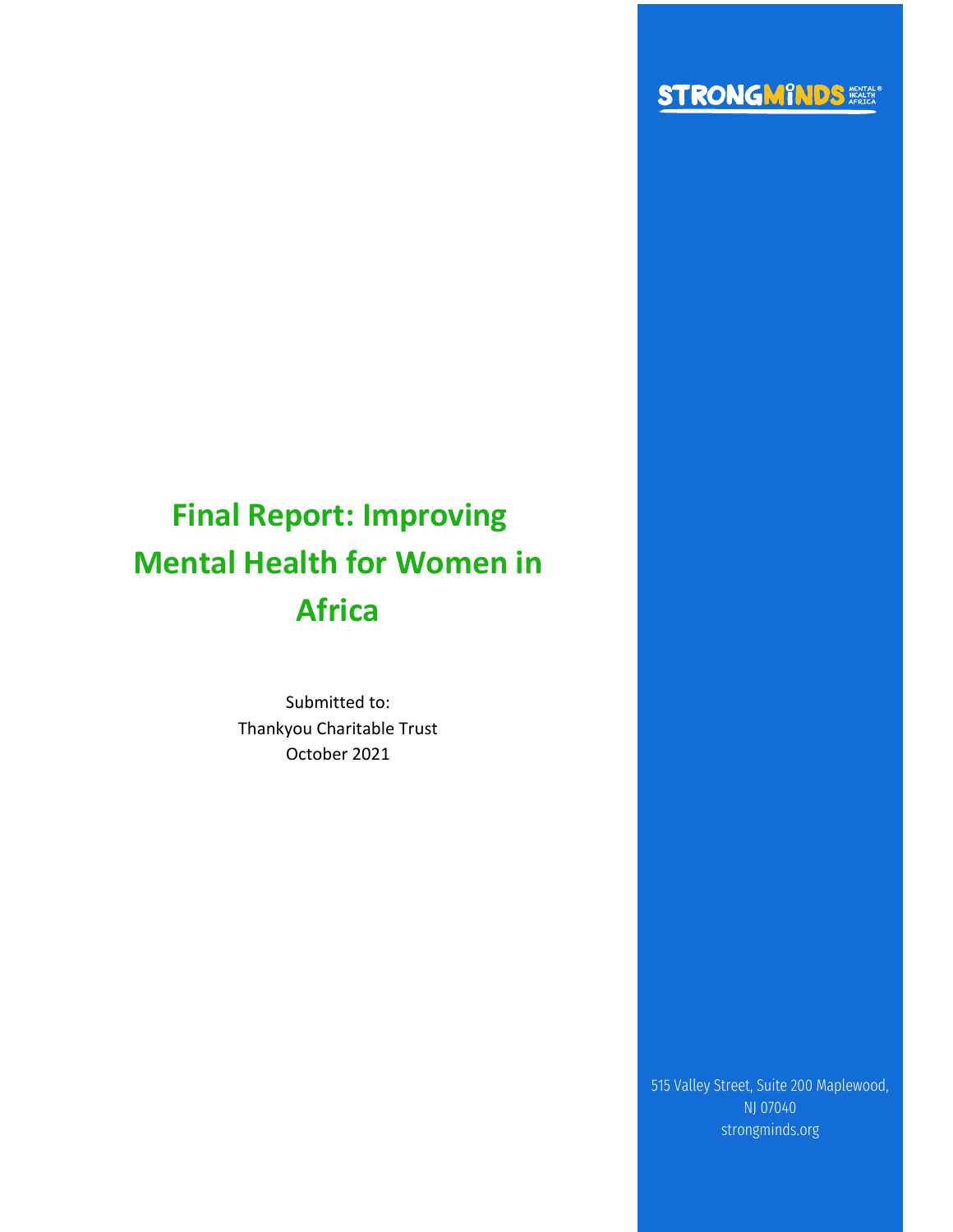# **EXECUTIVE SUMMARY**

This is the final report for StrongMinds' project titled: Improving Mental Health for Women in Africa, implemented with support from Thankyou Charitable Trust (Thankyou). This report covers the entire grant period – from 29 September 2020 to 28 September 2021.

The project has been successfully implemented, exceeding our targets and expectations. With support from Thankyou, StrongMinds provided depression treatment to more than 35,000 women and adolescents in Uganda and Zambia, positively impacting their 140,000 family members. As women and adolescents regained their mental health, their families experienced improved food security, health, and education.

Our newly developed teletherapy model has allowed StrongMinds to continue providing mental health support to those impacted the most by the pandemic, while keeping our patients and staff safe. It has also allowed us to significantly expand our geographic reach – growing from seven to 42 districts in Uganda and from one to 27 districts in Zambia, and launching our first pilot in Malawi. Adapted from our in-person IPT-G model, StrongMinds teletherapy is the first phonebased group talk therapy for depression in Africa. Initial clinical efficacy results found teletherapy to be strongly effective and appropriate in response to moderate to severe depression. On average, 85% of patients are depression-free after therapy, and 98% say they would recommend our teletherapy groups to friends and family.

As the COVID-19 pandemic exacerbated the need for our mental health services throughout Africa's vulnerable communities, StrongMinds employed a volunteer-led hybrid therapy model to reach women in remote areas with poor connectivity. We also provided in-person therapy to adolescents in-school under our MOU with the Ugandan District Education Department – as schools re-opened briefly between March and May 2021, before closing once again in early June as the third wave of the pandemic caused new lockdowns to be issued by the Ugandan and Zambian governments.

Over the past 12 months, StrongMinds has continued to grow and strengthen our partnerships, a key component of our scaling strategy. We have made substantial progress in our collaboration with the Ministry of Health (MOH) in both Uganda and Zambia. This includes our joint public education campaign in response to the pandemic and a partnership to provide psychosocial support and teletherapy to frontline health workers, COVID patients, and their family members. In March 2021, StrongMinds signed a Memorandum of Understanding with the Ugandan MOH, building on our recent successful collaborations. Despite challenges from the pandemic, we have also continued to grow our NGO partnerships, including renewed collaboration with Mercy Corps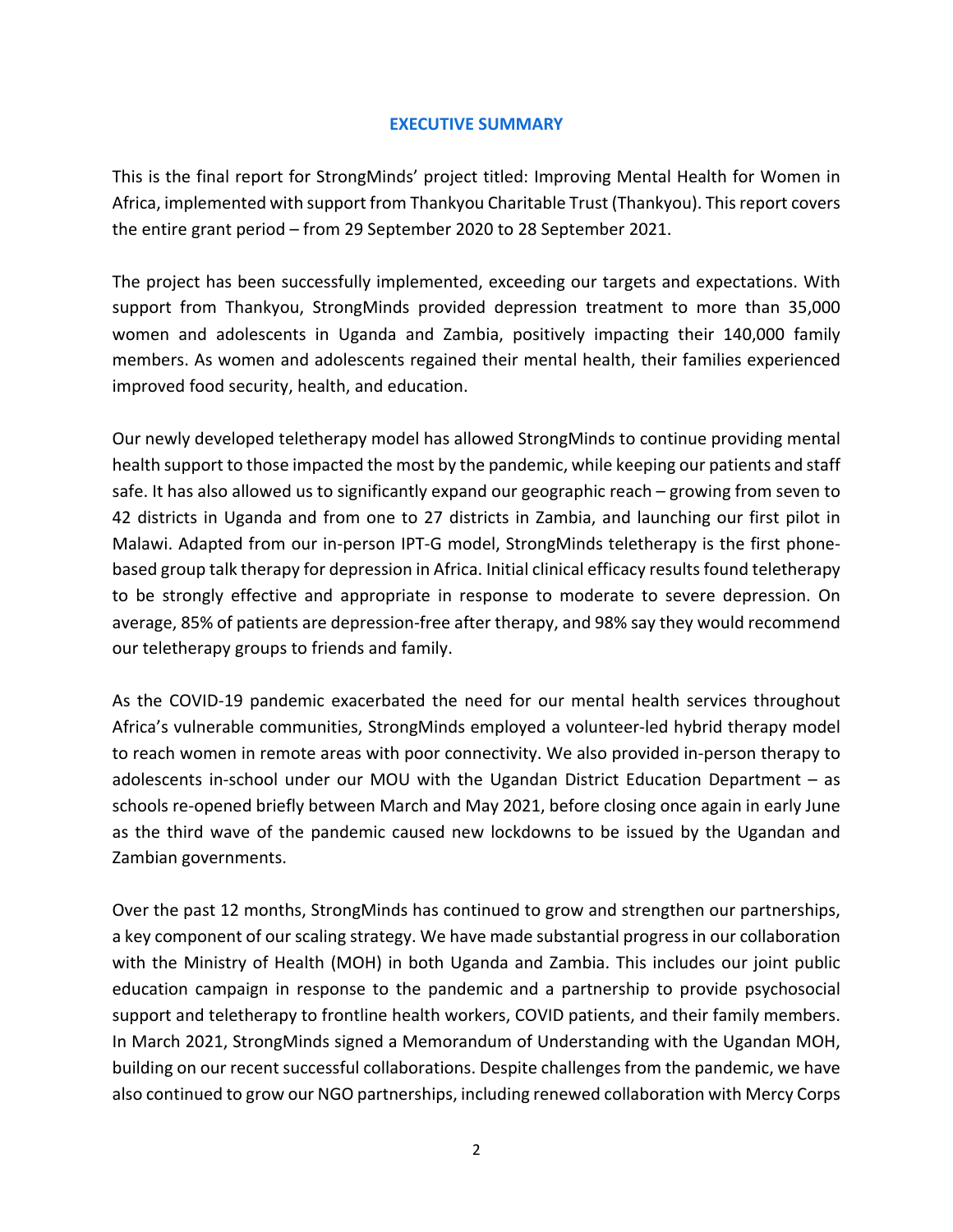to treat women in pastoralist communities in Kotido and with Pact to treat adolescent girls and young women at risk for HIV in Zambia. We are also in conversation with a number of additional medium/large INGOs, who have reached out to us for potential collaboration – as our public education campaign has helped further establish StrongMinds as a trusted source of mental health services in Uganda and Zambia.

We are incredibly proud of what our team has achieved during the grant period. While enduring the challenges of lockdowns, remote work, school closures, and general stress resulting from the pandemic, as well as civil unrest, StrongMinds came together to build and successfully launch our new teletherapy program and our first-ever public information campaign. Our team did not hesitate to learn new skills so that we could meet the mental health needs of Ugandans and Zambians during this difficult time. As we look to the future, we see StrongMinds emerging from the pandemic stronger than before, with an increased number of services and resources to offer those in need – leaving us well-positioned to continue to scale our program in Uganda, Zambia, and beyond.

We extend our deepest thanks to Thankyou for its partnership and welcome your comments on this report.

# **DETAILED MILETONE REPORT**

The following is an update on the milestones for the project.

# **DELIVERY MILESTONES**

**Milestone 1:** Treat 11,000 impoverished African clients of all ages with depression/stress/anxiety, utilizing our newly developed tele-therapy program (revised downward from original target of 30,000 clients in response to the COVID-19 pandemic):

- Uganda—9,500 total clients
- Zambia—1,500 total clients
- Final delivery data to be disaggregated by former clients, new clients, adolescents, refugees, and clients treated through partners or government.

# Status: Completed

Narrative of Progress: StrongMinds quickly pivoted in response to the pandemic, adapting our depression therapy model into Africa's first phone-based group talk therapy model and training all our staff to provide therapy remotely. Our successful teletherapy model and public education campaign allowed StrongMinds to continue to provide our mental health services and expand our reach at a critical time. In 2020, we treated 11,390 patients in Uganda and Zambia, slightly exceeding our goal of 11,000 patients treated. This includes 7,765 individuals suffering from depression treated through teletherapy and 3,625 patients treated through an adapted version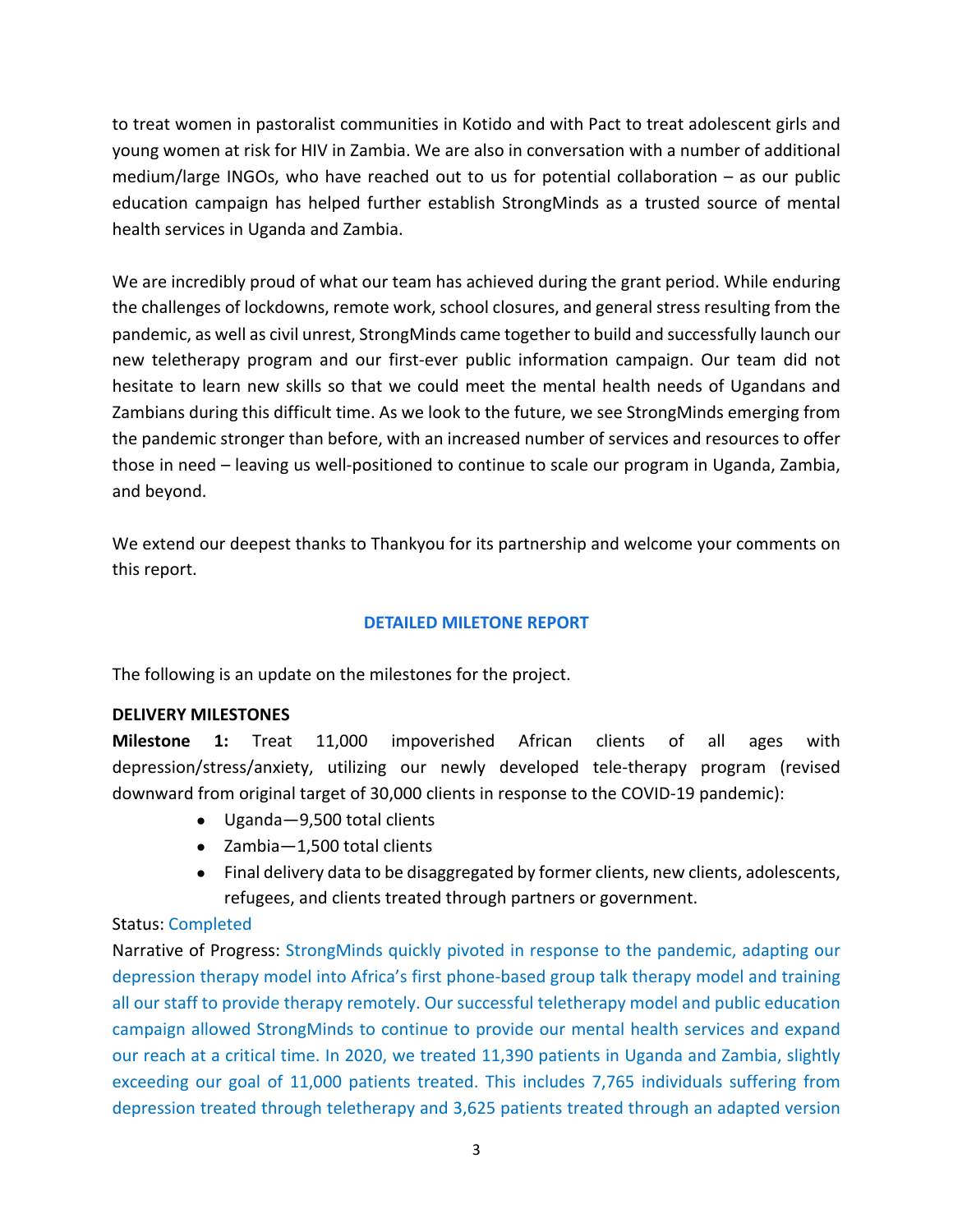of peer therapy groups and in-person therapy. Nearly 30% of our 2020 clients were treated through partners, our key scaling pathway.

Despite continuing challenges and uncertainty around the pandemic, StrongMinds continued to expand and strengthen our programs in 2021. Between January and September, we have treated more than 25,000 women and adolescents suffering from depression in Uganda and Zambia, putting us on track to treat 35,000 patients this year, our largest patient count in a single year.

**Milestone 2:** Launch a mass psycho-education campaign in Uganda/Zambia to help the general public to understand their feelings of depression, anxiety and stress and to offer simple solutions to help them cope. The campaign will:

- Reach 5 million Ugandans/Zambians
- Of the 5 million, move 10,000 people to join the StrongMinds SMS/WhatsApp client groups
- Of the 10,000, formally assess 2,000 clients' mental health and provide teletherapy treatment for those in need

# Status: Completed

Narrative of Progress: In 2020, StrongMinds launched a mobilization and public education campaign in Uganda and Zambia with great success. We created a series of five culturally appropriate animated videos on the triggers and symptoms of depression that have received over 100,000 views; built and launched Amani, our WhatsApp chatbot as a way to provide information and virtual support for depression with over 5,000 users; aired more than 1,300 radio spots in nine different languages in Uganda and Zambia that reached 16 million listeners; deployed Facebook and YouTube ads with a total reach of over 1.6 million; appeared on 11 radio and television talk shows, and garnered international media mentions.

The radio spots reached 229% more than we targeted (16 million). Using our new videos and share graphics, we reached over 1.6 million people on social media. From this engagement we were able to:

- Drive a total of 12,475 individuals to join our SMS (\*252) and WhatsApp group, exceeding our target by 24%.
- Then, of that 12,475 we had 4,266 individuals assessed for teletherapy 463 in Zambia and 3,803 in Uganda, exceeding our target by 113%.

**Milestone 3:** Formalize at least four new partnerships with medium/large sized NGOs with longterm health impact.

Status: Completed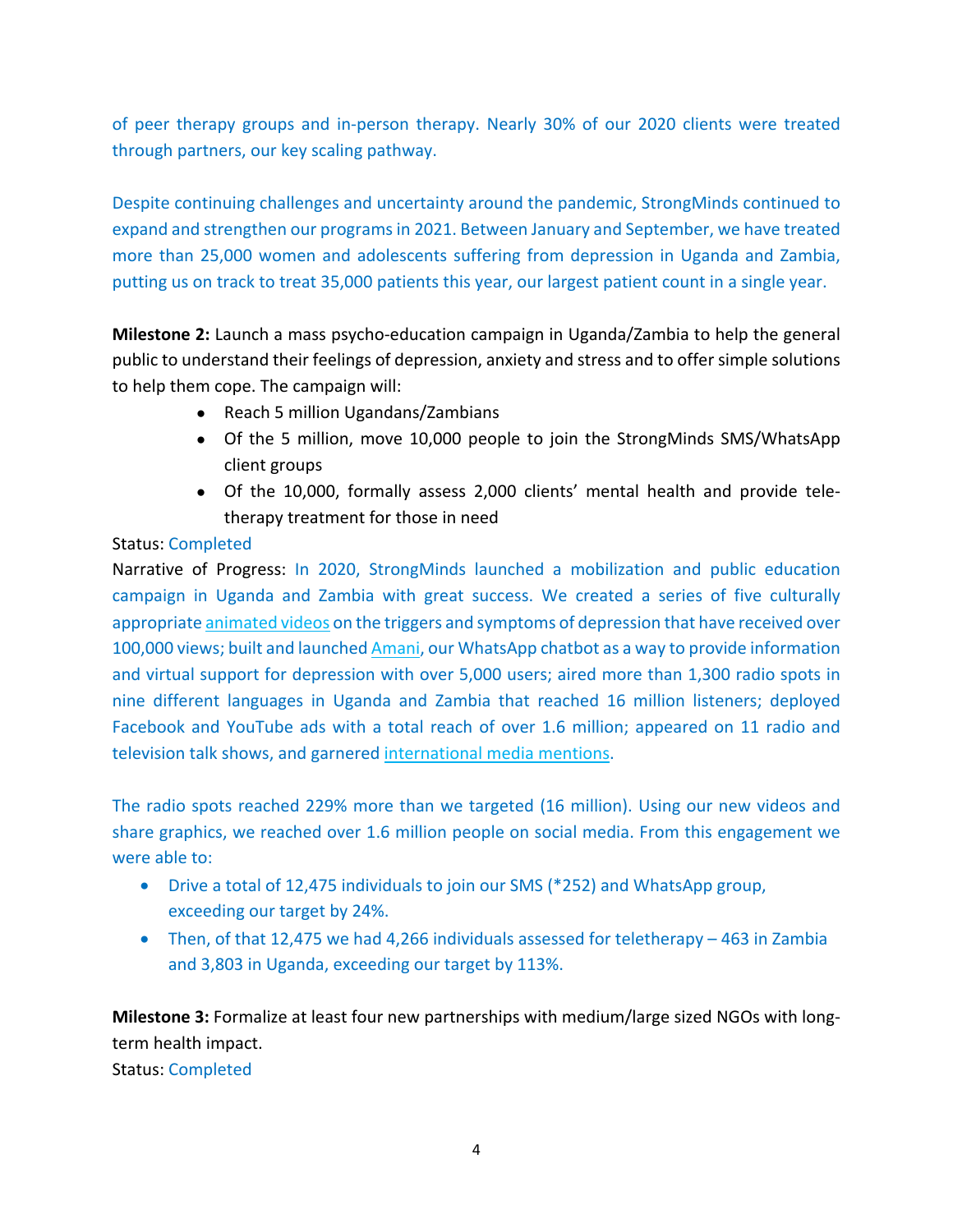Narrative of Progress: StrongMinds has fully completed this milestone, in support of with our goal of expanding and strengthening strategic partnerships for scaling our depression treatment across Africa. Over the past year, we have worked in collaboration with seven NGO partners (AVSI, BRAC, Mercy Corps, Inuka, Pact, Healthy Learners, and Grassroots Soccer). We are also in a number of conversations with medium/large NGOs, who have reached out to StrongMinds for potential collaboration. These partnerships will create opportunities to further grow our treatment model among service providers, reaching more depressed women in need.

#### **ORGANIZATIONAL CAPACITY MILESTONES**

**Milestones 1:** Hire a Partnership Director (Uganda based) to lead our scaling vision.

#### Status: Completed

Narrative of Progress: In 2020, Hanna Baldwin joined StrongMinds as our new Partnership Director, bringing 20 years of public health experience to her role. Based in our Kampala office, Hanna is leading our scaling efforts in support of the goal of dramatically increasing the number of depressed women and adolescents reached.

**Milestone 2:** Hire a Director of Learning & Innovation for the organization. S/he will ensure that we remain focused on innovating our group therapy models, advancing our M&E efforts and staying abreast of new developments in the field of mental health.

Status: Completed

Narrative of Progress: Dena Batrice became our new Director of Learning and Innovation in May, transitioning into this role after leading StrongMinds Uganda as Country Director since late 2017. In this new role, Dena draws upon her years of clinical experience to ensure our therapy programs meet or exceed best practices and develops new techniques for delivering therapy at scale across sub-Saharan Africa.

**Milestone 3:** Raise \$5.5M in philanthropic capital from existing and new funding streams, including private foundations, individual donors, and bilateral/multilateral grants. Status: Completed

Narrative of Progress: In 2020, StrongMinds raised \$6.3M, exceeding our fundraising target by 15%. We continued to diversify our portfolio, with multi-year funding from a number of strategic partners and major gifts from individual donors, as well as cost-sharing agreements with NGO partners.

**Milestone 4:** Finalize the StrongMinds Enterprise Risk Management plan: complete action plans for global and country programs and establish a consistent review mechanism to include Board entities involvement.

Status: Completed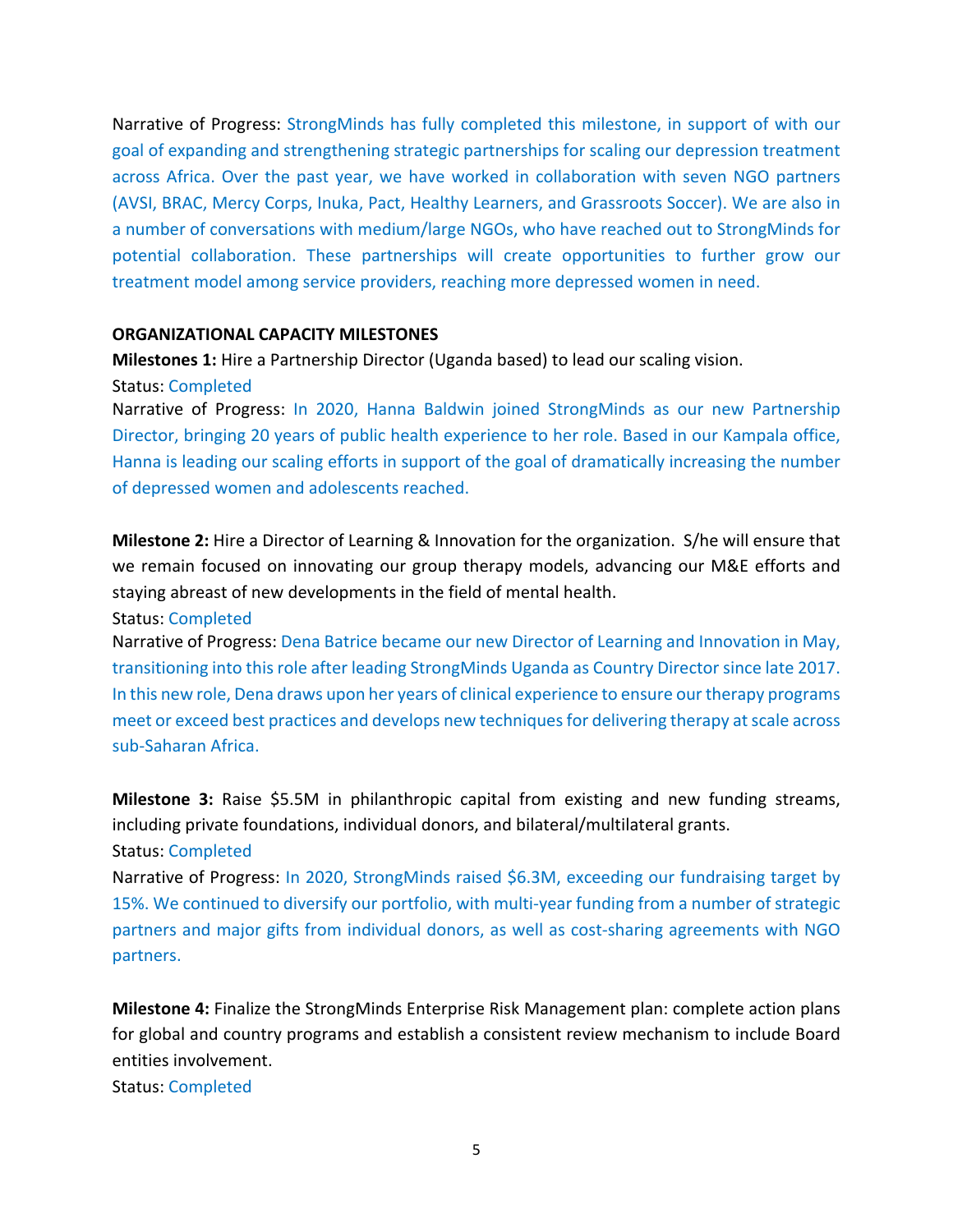Narrative of Progress: StrongMinds fully completed this milestone. Overall risks for the organization as well as at country level have been ratified and vibrant action plans are in place to continually review and modify our preparedness. The most important risks identified for StrongMinds overall include reaching our fundraising goals, succession planning, fraud, and the success of partnerships.

#### **IMPACT MILESTONES**

**Milestone 1:** Tele-therapy adaptations and revised tools and training plans completed and rolled out in both countries.

## Status: Completed

Narrative of Progress: After three months of planning, expert consultation, curriculum development, staff training, and client data collection, we launched tele-therapy in late June 2020. Since then, we have treated over 17,000 individuals with group IPT delivered over the phone in Uganda and Zambia and have data indicating that tele-therapy is effective, appropriate, and recommended by clients.

## **Milestone 2:** Tele-therapy impact:

- 75% of clients who complete therapy (5 or more of 8 sessions) report clinically significant (>= to 5) improvements in symptoms from baseline to endline as measured by the PHQ-9
- 5-point average reduction in depression score from baseline to endline
- 80% of clients report they would recommend StrongMinds' tele-therapy to a friend or family member

## Status: Completed

Narrative of Progress: End line data indicates that 87% of StrongMinds clients experienced clinically significant improvements in depression symptoms as measured by the PHQ-9. The average score change among our clients was 11.8 points. 98% of clients across both countries would recommend StrongMinds' tele-therapy to a friend or family member.

**Milestone 3:** Test and understand the value of new platforms/technologies to reach and engage and screen clients (Viamo, turn.io, WhatsApp, phone hotlines).

## Status: Completed

Narrative of Progress: New client outreach/mobilization and educational pathways introduced in 2020 have shown promise. These include social media and digital campaigns channeling users to WhatsApp or SMS text registrations and interactive voice recording messages and prompts through Viamo. Hotlines have been to date somewhat less successful.